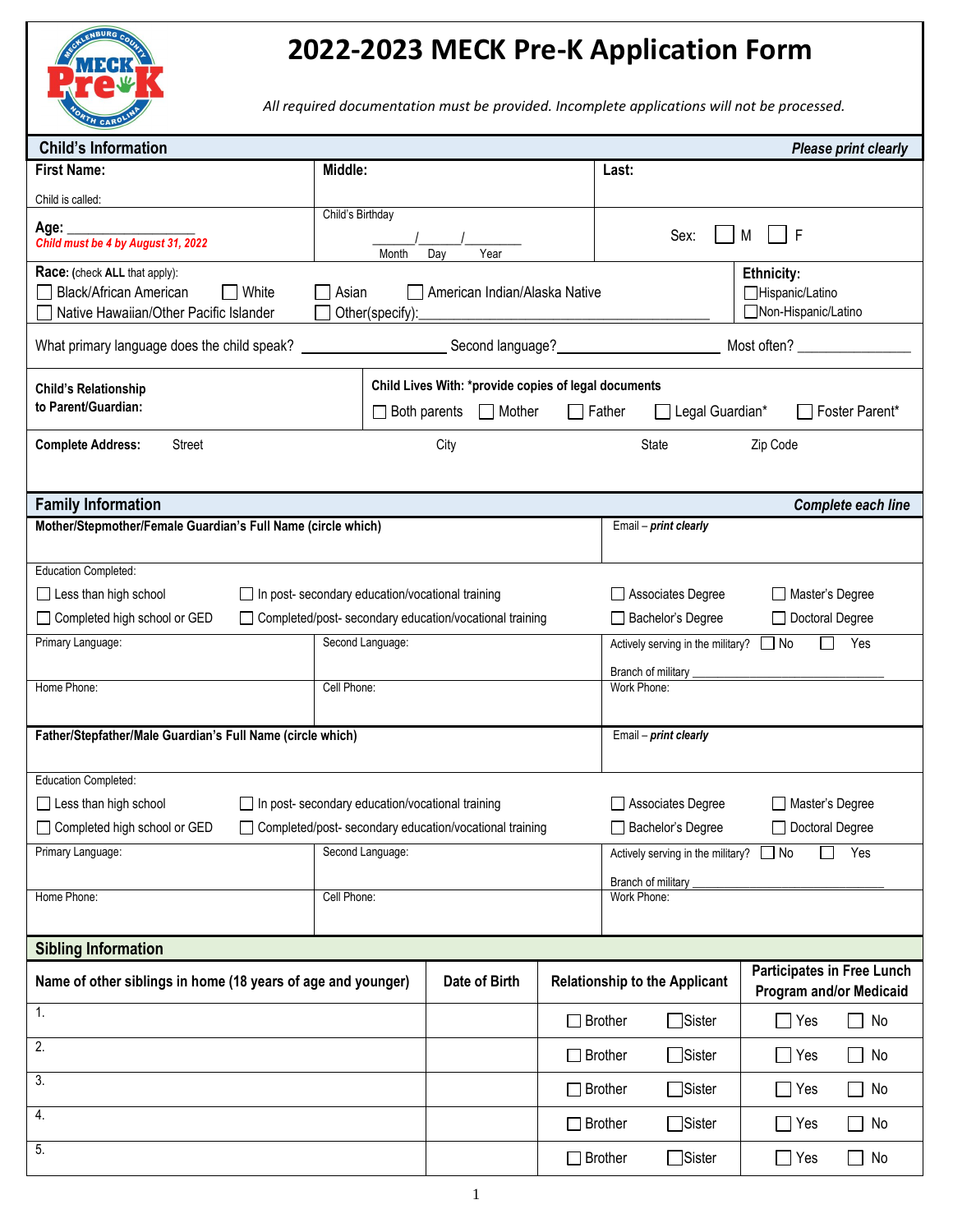|                                                                                                                                                     | Mother /Stepmother /Female Guardian (circle which) |                                    |                                               |               |                                                                                         |  |
|-----------------------------------------------------------------------------------------------------------------------------------------------------|----------------------------------------------------|------------------------------------|-----------------------------------------------|---------------|-----------------------------------------------------------------------------------------|--|
| Income                                                                                                                                              |                                                    |                                    |                                               |               |                                                                                         |  |
| $\Box$ In Job Training                                                                                                                              | □ Unemployed /Seeking Employment                   |                                    | Last Month/Year of employment                 |               | Avg. Gross to date (provide latest check stubs/bank statements)                         |  |
| Gross Income (before tax)<br><u> </u> <b>I</b> Monthly<br><b>I</b> Bi-Weekly<br><b>I</b> Weekly<br>Employer<br>$\Box$ Employed<br># hours per week? |                                                    |                                    |                                               |               |                                                                                         |  |
|                                                                                                                                                     |                                                    |                                    |                                               |               |                                                                                         |  |
| Name of business & type of service<br>$\Box$ Self employed                                                                                          |                                                    |                                    |                                               |               | Avg. Gross Income (before tax) □ Monthly □ Bi-Weekly □ Weekly                           |  |
| Alimony                                                                                                                                             |                                                    | \$                                 | ■ Monthly Bi-Weekly ■ Weekly                  |               |                                                                                         |  |
| Child Support (for applicant only)                                                                                                                  |                                                    |                                    | Monthly $\Box$ Bi-Weekly                      | Weekly        | If unemployed $-1$ certify that the person                                              |  |
| Food Nutrition Services or WIC                                                                                                                      |                                                    |                                    | Monthly $\Box$ Bi-Weekly                      | Weekly        | named above is unemployed and                                                           |  |
|                                                                                                                                                     | Unemployment/Workman's Compensation                | $\frac{1}{2}$                      | Monthly Bi-Weekly Weekly                      |               | provides no income of any kind. The<br>person or source for the family's basic          |  |
| Disability                                                                                                                                          |                                                    |                                    | ■ Monthly Bi-Weekly ■ Weekly                  |               | living expenses is:                                                                     |  |
| Rent Subsidy/Utility Allowance                                                                                                                      |                                                    |                                    | Monthly <b>D</b> Bi-Weekly <b>D</b> Weekly    |               | If this information is found to be false, I                                             |  |
| <b>Family Support</b>                                                                                                                               |                                                    |                                    | ■ Monthly Bi-Weekly ■ Weekly                  |               | understand that my child's participation                                                |  |
| $\Box$ SSI                                                                                                                                          |                                                    |                                    | $\Box$ Monthly $\Box$ Bi-Weekly $\Box$ Weekly |               | may be terminated.                                                                      |  |
| $\Box$ TANF                                                                                                                                         |                                                    |                                    | Monthly Bi-Weekly Neekly                      |               | <b>INITIAL HERE</b>                                                                     |  |
| Father /Stepfather /Male Guardian (circle which)                                                                                                    |                                                    |                                    |                                               |               |                                                                                         |  |
| <b>Income</b>                                                                                                                                       |                                                    |                                    |                                               |               |                                                                                         |  |
| $\Box$ In Job Training                                                                                                                              | □ Unemployed /Seeking Employment                   |                                    | Last Month/Year of employment                 | \$            | Avg. Gross to date (provide latest check stubs/bank statements)                         |  |
| Gross Income (before tax) Monthly <b>D</b> Bi-Weekly Neekly<br>Employer<br>$\Box$ Employed # hours per week?                                        |                                                    |                                    |                                               |               |                                                                                         |  |
| $\Box$ Self employed                                                                                                                                |                                                    | Name of business & type of service |                                               |               | Avg. Gross Income (before tax) $\Box$ Monthly $\Box$ Bi-Weekly $\Box$ Weekly            |  |
| Alimony                                                                                                                                             |                                                    | \$                                 | Monthly<br>Bi-Weekly                          | Weekly        |                                                                                         |  |
| Child Support (for applicant only)                                                                                                                  |                                                    |                                    | Monthly [<br>Bi-Weekly                        | Weekly        | If unemployed $-1$ certify that the person                                              |  |
| Food Nutrition Services or WIC                                                                                                                      |                                                    |                                    | Monthly [<br>Bi-Weekly                        | Weekly        | named above is unemployed and<br>provides no income of any kind. The                    |  |
|                                                                                                                                                     | Unemployment/Workman's Compensation                |                                    | Bi-Weekly<br>Monthly                          | Weekly        | person or source for the family's basic                                                 |  |
| <b>Disability</b>                                                                                                                                   |                                                    | \$                                 | Monthly [<br>$\Box$ Bi-Weekly                 | Weekly        | living expenses is:                                                                     |  |
| Rent Subsidy/Utility Allowance                                                                                                                      |                                                    |                                    | ∃ Bi-Weekly<br>Monthly [                      | Weekly        | If this information is found to be false, I                                             |  |
| <b>Family Support</b>                                                                                                                               |                                                    |                                    | Bi-Weekly<br>Monthly                          | Weekly        | understand that my child's participation                                                |  |
| SSI                                                                                                                                                 |                                                    |                                    | Monthly $\Box$ Bi-Weekly                      | __  Weekly    | may be terminated.                                                                      |  |
| <b>TANF</b>                                                                                                                                         |                                                    | \$                                 | Monthly $\Box$<br>Bi-Weekly                   | ◯ Weekly      | <b>INITIAL HERE</b>                                                                     |  |
| <b>Emergency Contact Information</b>                                                                                                                |                                                    |                                    |                                               |               | Please provide information for 3 contacts, other than parents/legal guardians           |  |
|                                                                                                                                                     |                                                    |                                    |                                               |               |                                                                                         |  |
| Name                                                                                                                                                |                                                    |                                    | Relationship                                  | Phone/email   | Yes $\vert$<br>No (provide legal documentation)<br>Allowed to pick up from school       |  |
| Name                                                                                                                                                |                                                    |                                    | Relationship                                  | Phone/email   | $\sqsupset$ Yes  <br>No (provide legal documentation)<br>Allowed to pick up from school |  |
|                                                                                                                                                     |                                                    |                                    |                                               |               | Yes <sup>1</sup><br>No (provide legal documentation)                                    |  |
| Name                                                                                                                                                |                                                    |                                    | Relationship                                  | Phone / email | Allowed to pick up from school                                                          |  |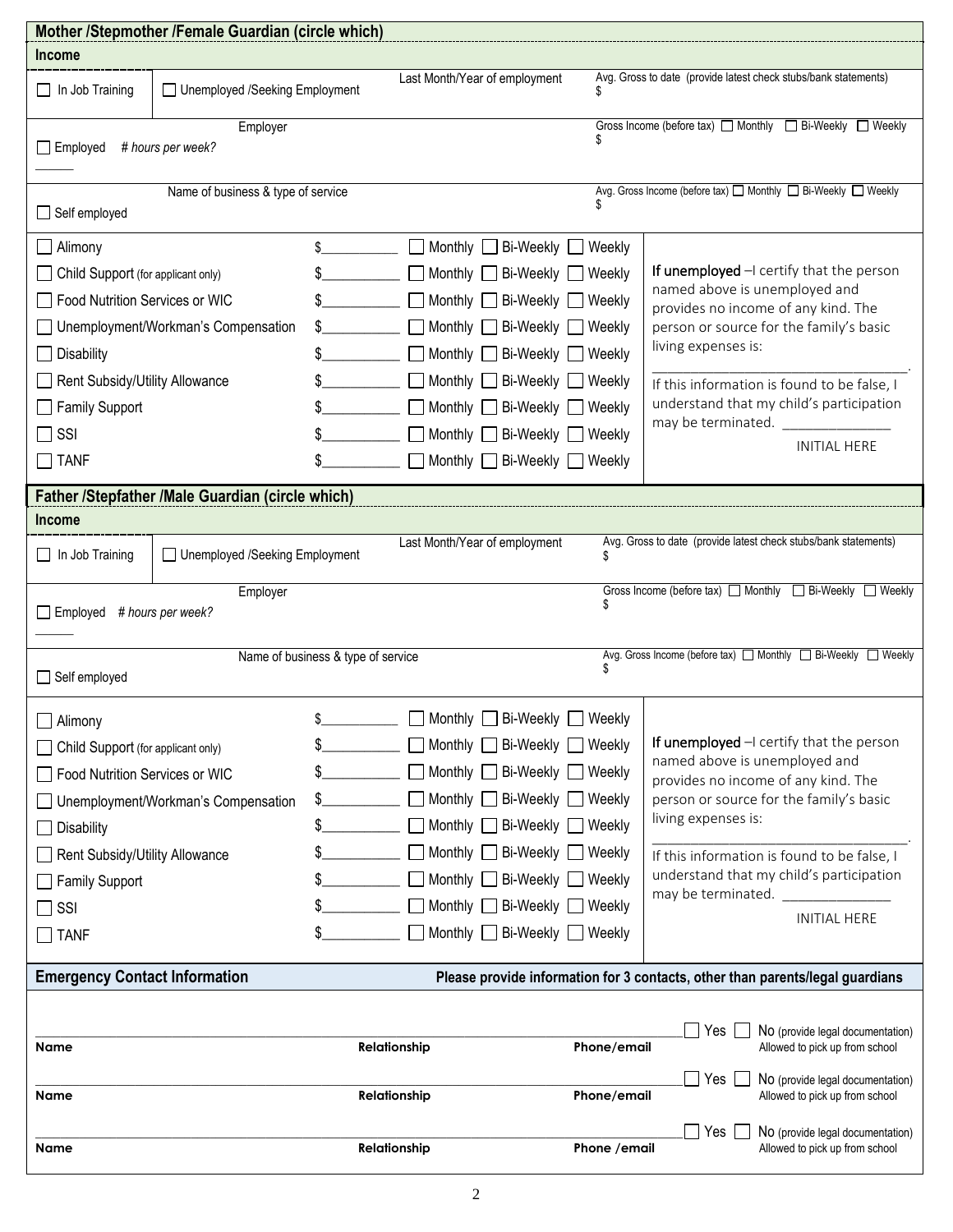| <b>Additional Information</b>                                                                                                                                                                                                                                                                                                                                                                                                                                                                                                                                        |                                                                                                                                              |                                                                                                                                             |  |  |  |
|----------------------------------------------------------------------------------------------------------------------------------------------------------------------------------------------------------------------------------------------------------------------------------------------------------------------------------------------------------------------------------------------------------------------------------------------------------------------------------------------------------------------------------------------------------------------|----------------------------------------------------------------------------------------------------------------------------------------------|---------------------------------------------------------------------------------------------------------------------------------------------|--|--|--|
| Does your child have a chronic health condition or a significant health concern diagnosed by a doctor? $\Box$ No<br>  Yes                                                                                                                                                                                                                                                                                                                                                                                                                                            |                                                                                                                                              |                                                                                                                                             |  |  |  |
|                                                                                                                                                                                                                                                                                                                                                                                                                                                                                                                                                                      |                                                                                                                                              |                                                                                                                                             |  |  |  |
| <b>SERVICE</b>                                                                                                                                                                                                                                                                                                                                                                                                                                                                                                                                                       | Does your child receive support services for speech, a special need or disability? $\Box$ No $\Box$ Yes<br><b>NAME OF PROVIDER/ LOCATION</b> |                                                                                                                                             |  |  |  |
| $\Box$ Speech<br>$\Box$ Occupational Therapy (OT)<br>$\Box$ Physical Therapy (PT)<br>$\Box$ Other                                                                                                                                                                                                                                                                                                                                                                                                                                                                    | <u> 1989 - Johann Barn, mars an deus an deus Amerikaansk kommunister (* 1950)</u>                                                            |                                                                                                                                             |  |  |  |
|                                                                                                                                                                                                                                                                                                                                                                                                                                                                                                                                                                      |                                                                                                                                              | Do you have a concern about your child's development (learning, speech, hearing, behavior or physical development)?<br>$\Box$ No $\Box$ Yes |  |  |  |
|                                                                                                                                                                                                                                                                                                                                                                                                                                                                                                                                                                      |                                                                                                                                              |                                                                                                                                             |  |  |  |
|                                                                                                                                                                                                                                                                                                                                                                                                                                                                                                                                                                      | Has the child moved more than twice in the past 12 months? $\Box$ No $\Box$ Yes                                                              |                                                                                                                                             |  |  |  |
|                                                                                                                                                                                                                                                                                                                                                                                                                                                                                                                                                                      | Does the child have a history of being abused or exposed to domestic or neighborhood violence? $\Box$ No $\Box$ Yes                          |                                                                                                                                             |  |  |  |
|                                                                                                                                                                                                                                                                                                                                                                                                                                                                                                                                                                      | How often do you read to your child? $\Box$ Daily $\Box$ A few times a week $\Box$ Rarely $\Box$ Never                                       |                                                                                                                                             |  |  |  |
| Does your child have an active Individual Education Plan (IEP)? No Ses (include a copy of medical support plan or IEP with application)                                                                                                                                                                                                                                                                                                                                                                                                                              |                                                                                                                                              |                                                                                                                                             |  |  |  |
| Please check any of the statements below that apply to you (parent/guardian):                                                                                                                                                                                                                                                                                                                                                                                                                                                                                        |                                                                                                                                              |                                                                                                                                             |  |  |  |
| $\Box$ In the past two weeks, I have found myself easily frustrated                                                                                                                                                                                                                                                                                                                                                                                                                                                                                                  |                                                                                                                                              | I feel nervous when I am around large crowds                                                                                                |  |  |  |
| $\Box$ It is hard for me to get negative thoughts out of my head                                                                                                                                                                                                                                                                                                                                                                                                                                                                                                     |                                                                                                                                              | It is hard for me to focus or concentrate                                                                                                   |  |  |  |
| $\Box$ I have difficulties falling asleep and staying asleep                                                                                                                                                                                                                                                                                                                                                                                                                                                                                                         | I feel lonely                                                                                                                                |                                                                                                                                             |  |  |  |
| $\Box$ In the past month, I am sad more than I am happy                                                                                                                                                                                                                                                                                                                                                                                                                                                                                                              |                                                                                                                                              | $\Box$ I want to stop using drugs and alcohol                                                                                               |  |  |  |
| <b>Childcare and Transportation Information</b>                                                                                                                                                                                                                                                                                                                                                                                                                                                                                                                      |                                                                                                                                              |                                                                                                                                             |  |  |  |
| Is child currently receiving childcare subsidy/voucher? $\Box$ Yes $\Box$ No                                                                                                                                                                                                                                                                                                                                                                                                                                                                                         |                                                                                                                                              |                                                                                                                                             |  |  |  |
| Does child participate in Medicaid and/or free lunch program? $\Box$ Yes $\Box$ No                                                                                                                                                                                                                                                                                                                                                                                                                                                                                   |                                                                                                                                              | I need before school care**                                                                                                                 |  |  |  |
| Who cares for this child during the day now?<br>(babysitter, grandparent, childcare center (write name), parent)                                                                                                                                                                                                                                                                                                                                                                                                                                                     |                                                                                                                                              | □ I need after school care**                                                                                                                |  |  |  |
|                                                                                                                                                                                                                                                                                                                                                                                                                                                                                                                                                                      |                                                                                                                                              | I need childcare during school breaks**                                                                                                     |  |  |  |
| If your child is attending a licensed childcare center,<br>is your child enrolled full or part time? $\Box$ Full time $\Box$ Part time                                                                                                                                                                                                                                                                                                                                                                                                                               |                                                                                                                                              | I am interested in transportation services**<br>$\Box$ I have reliable transportation                                                       |  |  |  |
| Has this child attended licensed childcare in the last 12 months? $\Box$ Yes $\Box$ No                                                                                                                                                                                                                                                                                                                                                                                                                                                                               |                                                                                                                                              |                                                                                                                                             |  |  |  |
| ** MECK Pre-K is a free public pre-kindergarten program for income eligible families. MECK Pre-K is a 6 ½ hours day program with classes ending no later<br>than 2:30pm. If you need childcare before or after the MECK Pre-K program, you are strongly encouraged to coordinate with your MECK Pre-K provider<br>and to contact CCRI to explore options for afterschool and care during school breaks. Working parents may apply for childcare subsidy (voucher) to help<br>plan for after school care or coverage during school breaks. Call CCRI at 704-376-6697. |                                                                                                                                              |                                                                                                                                             |  |  |  |
| MECK Pre-K does not provide transportation. Some MECK Pre-K sites offer limited transportation services for a fee. Transportation is not<br>guaranteed; therefore, parents are expected to provide transportation for their child to ensure they attend school regularly and on time daily.                                                                                                                                                                                                                                                                          |                                                                                                                                              |                                                                                                                                             |  |  |  |